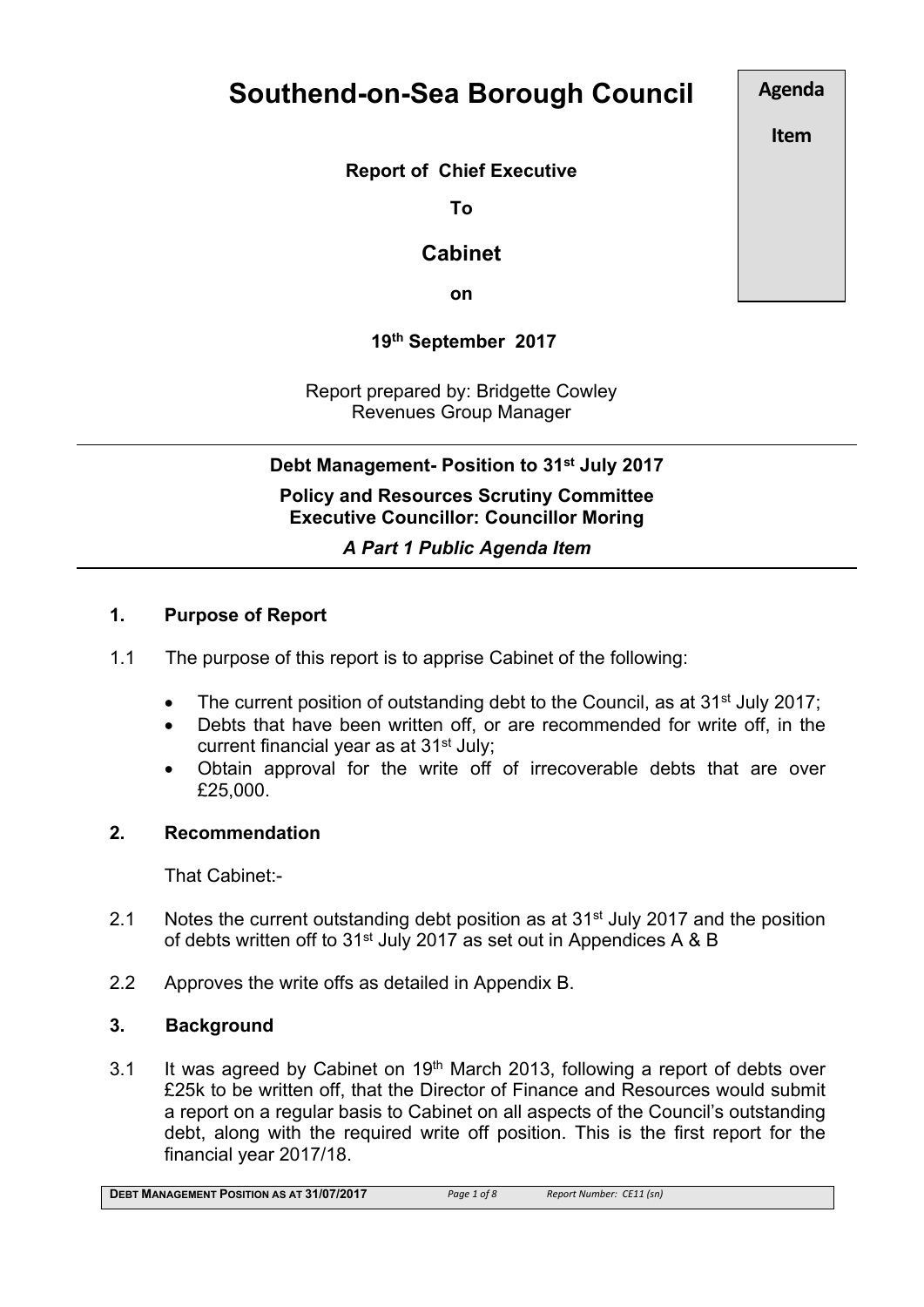3.2 Southend-on-Sea is made up of a number of service areas responsible for the collection and administration of outstanding debt. The main areas are Accounts Receivable and Revenues which are linked to the billing and collection of the vast majority of debts that fall due to be paid to the Council for chargeable services, such as social care (see 4.5 ) and statutory levies such as Council tax and Non Domestic Rates (Business Rates).

However, there are other areas of debt that are included in this report, namely recovery of Housing Benefit Overpayments, Parking and Enforcement penalties and library fines. In addition, there are also debts for the Housing Revenue Account for rent arrears and service charges.

- 3.3 The process and legislative framework for the collection and write off of debt were detailed in the report to Cabinet on 17<sup>th</sup> September 2013. However, it is worth noting that the Council has a good success rate in collection of debt, and the collection targets are agreed annually as part of the Councils service planning process.
- 3.4 Debts are only considered for write off where all other courses of recovery available have been undertaken or explored and the debt is considered irrecoverable.

## **4. Councils Debt Types**

4.1 Council Tax

£88.4m of Council Tax is due to be collected in 2017/18, with a collection target of 97.3%.

In 2016/17 97.5% of the outstanding Council Tax due was collected, and collection continues for the outstanding arrears for that year and for previous years. The chart below shows the actual in year collection rate over the past 4 years, and the collection rate of each year's charge to date, including debts that have been written off.

|                                     | <b>Council Tax Performance</b>       |                                     |
|-------------------------------------|--------------------------------------|-------------------------------------|
|                                     | As at 31st March of<br>relevant year | As at 31 <sup>st</sup> July<br>2017 |
| 1st April 2013 - 31st March<br>2014 | 97.1%                                | 99.5%                               |
| 1st April 2014 - 31st March<br>2015 | 96.8%                                | 99.3%                               |
| 1st April 2015 - 31st March<br>2016 | 97.2%                                | 99.0%                               |
| 1st April 2016 - 31st March<br>2017 | 97.5%                                | 98.2%                               |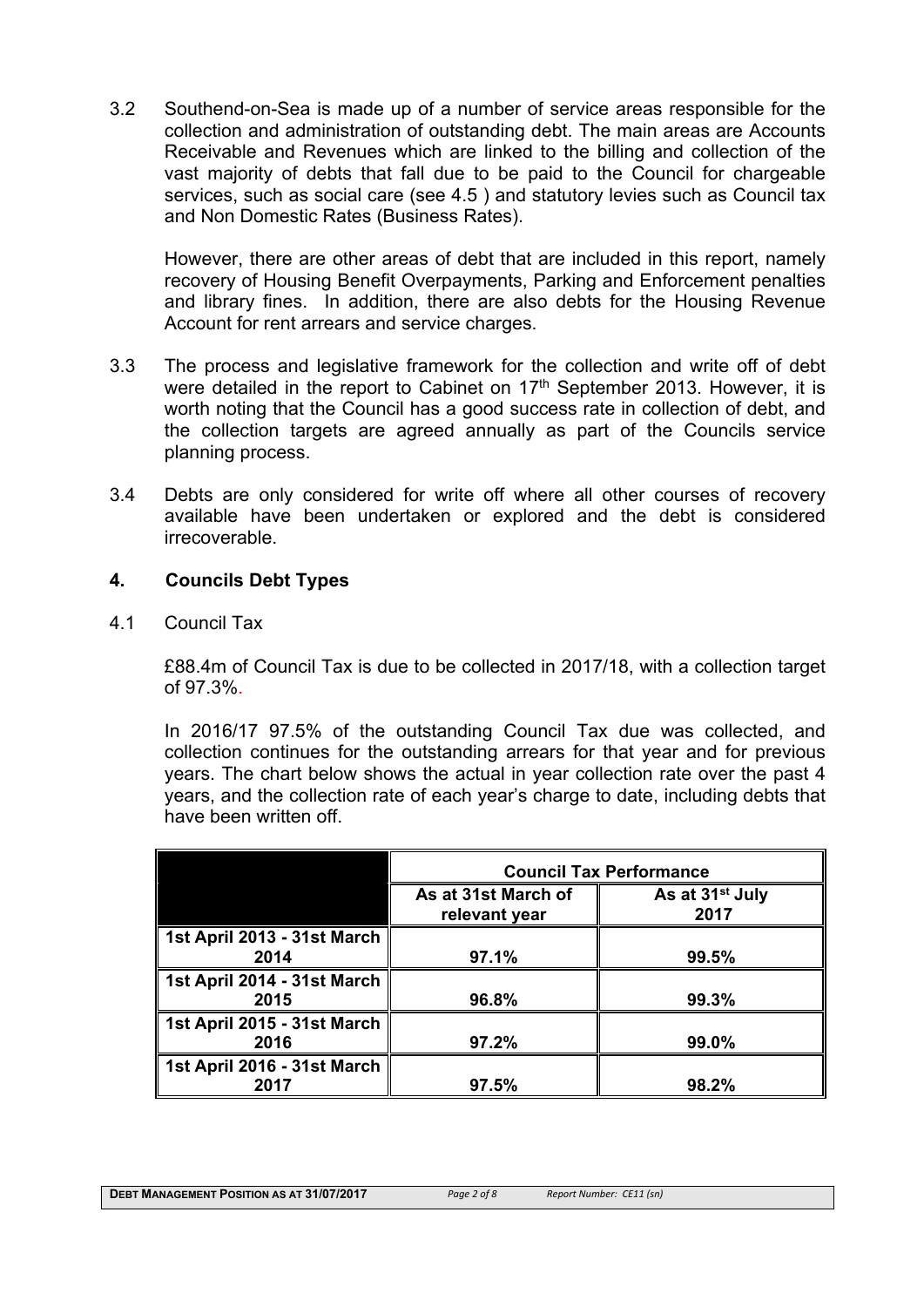4.2 Non Domestic Rates (Business Rates)

£46.7m of Non Domestic rates is due to be collected in 2017/18, with a collection target of 97.9%.

The Council achieved an overall collection of 98.0% in 2016/17 which was 0.2% above target and collection is continuing for outstanding arrears for previous financial years.

The chart below shows the actual in year collection rate over the past 4 years, and the collection rate of each year's charge to date, including debts that have been already written off.

|                             | <b>Non-Domestic Rates Performance</b> |                         |
|-----------------------------|---------------------------------------|-------------------------|
|                             | As at 31st March of<br>relevant year  | As at 31st July<br>2017 |
| 1st April 2013 - 31st March |                                       |                         |
| 2014                        | 97.5%                                 | 99.9%                   |
| 1st April 2014 - 31st March |                                       |                         |
| 2015                        | 97.6%                                 | 99.7%                   |
| 1st April 2015 - 31st March |                                       |                         |
| 2016                        | 97.8%                                 | 99.6%                   |
| 1st April 2016 - 31st March |                                       |                         |
| 2017                        | 98.0%                                 | 99.5%                   |

## 4.3 Housing Benefit Overpayment

This is any entitlement to a rent allowance or rent rebate that a person has received but is not entitled to. Most commonly this accumulates when there is a change to a person's circumstance and they fail to notify us in good time. The overpayment will be invoiced unless they are in receipt of Housing Benefit in which case their benefit entitlement is reduced to enable recovery of the overpayment. The vast majority of Housing Benefit overpayment is due to claimant error.

4.4 Libraries

Library debt is made up of overdue fines and replacing lost or non-returned books.

4.5 Department for People - Adult Services (formerly Social care)

Adult Services make charges for the following services;

- Contributions to residential accommodation
- Charges for non-residential services i.e. Home Care, Community Support, Day Services and transport to services
- Charges to other local authorities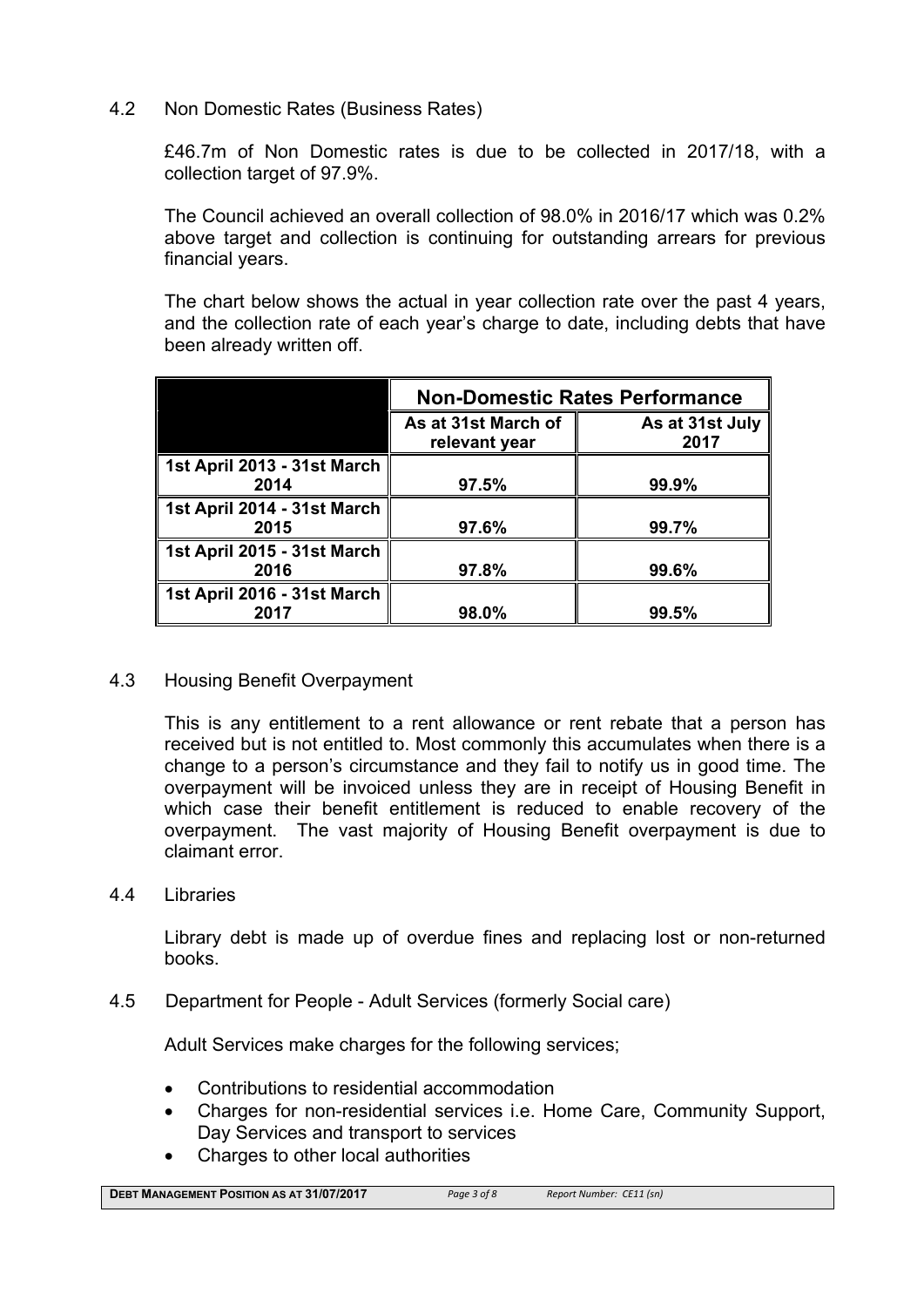Charges to Health Authority

Adult Social Care Debt as at 31st July 2017 was £5,281,277 in comparison to £5,386,836 on 31st July 2016.

It should be noted that of the total amount outstanding;

- £1,792,879 is debt secured against property
- £1,280,583 is being collected by Direct Debit
- £643,267 is under 30 days old

#### 4.6 Parking

The recovery of unpaid Penalty Charge Notices is undertaken by semi-judicial process under the current Traffic Management Act 2004.

From 1<sup>st</sup> April 2017 to 31<sup>st</sup> July 2017 a total of 14,865 Penalty Charge Notices (PCNs) have been issued identifying a projected income of £469,417. It should be noted that PCNs are issued at a higher rate and lower rate (£70.00 and £50.00 respectively) depending on the seriousness of the parking contravention. PCNs may be paid at a discounted rate of 50% of the charge if paid within 14 days of the date of issue.

This value is continuously being amended as payments are received and it should be recognised that payments made at the 50% discount amount will reduce the projected income level. Generally, 75% of paid PCN's are paid at the discounted payment.

The value of cancelled notices is £36,893 and cases written off where no keeper has been identified totals £18,503.

4.7 Miscellaneous Income

This will include a range of services that the Council will charge for including such areas as rental income on commercial properties, recharges to other bodies for services we have provided, and recovering overpaid salaries from staff that have left.

It is important to note that collection can vary month by month depending on the value of invoices raised as a reasonable period needs to be allowed for payment to be made.

## 4.8 Housing

Under the management of South Essex Homes there are the arrears of outstanding debt of Rent and Service Charges. The cost of any write-offs for this category of debt is specifically charged to the Housing Revenue Account and not to Council Tax Payers.

**DEBT MANAGEMENT POSITION AS AT 31/07/2017** *Page 4 of 8 Report Number: CE11 (sn)*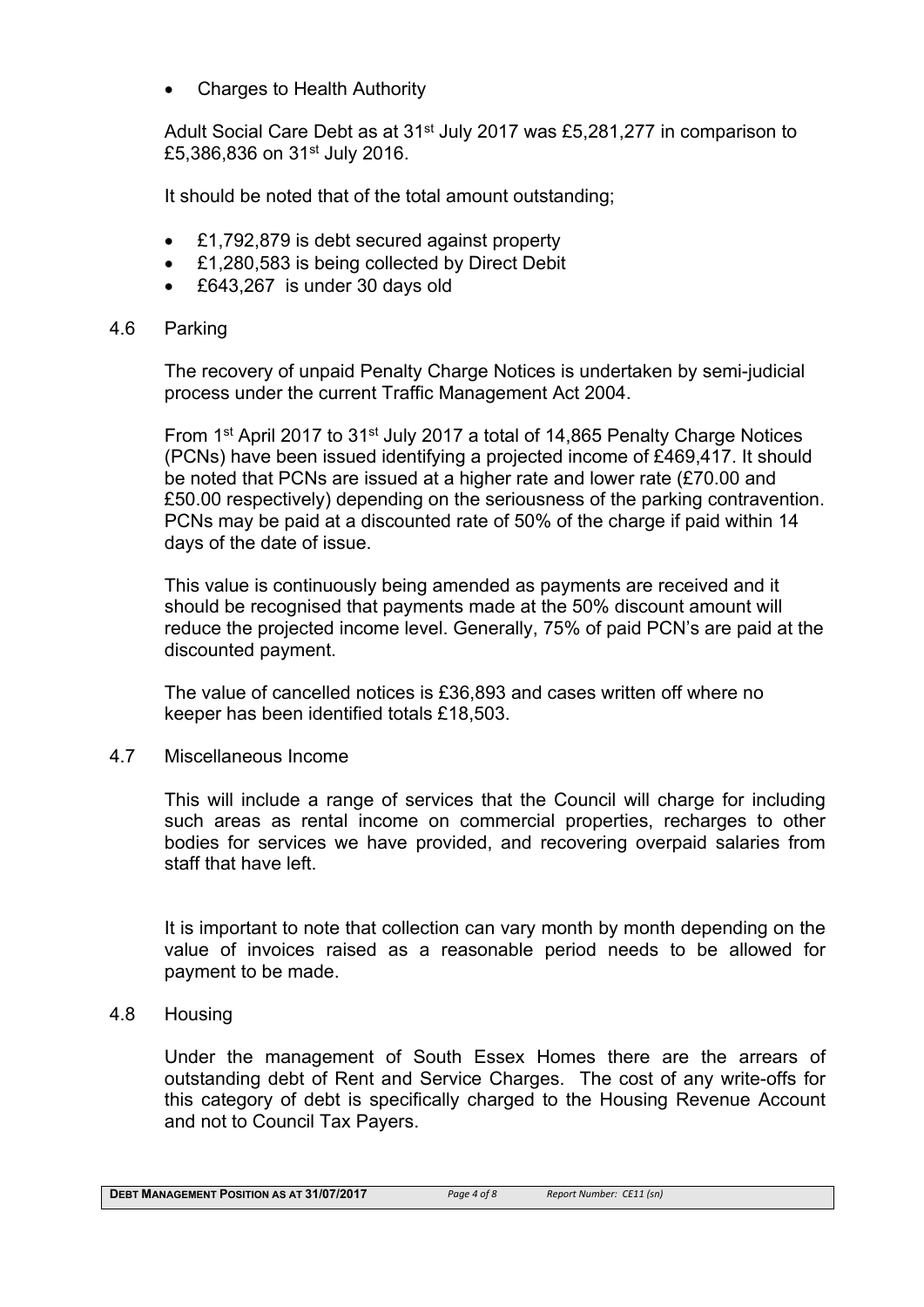## **5. Write-Off Levels**

5.1 Write off approval levels currently in place are shown in the tables below, which are in accordance with the Financial Procedure rules set out in the Constitution and the corporate debt recovery policy.

#### **Debt Type: Council Tax/ Accounts Receivable/Social Care/ Housing and Council Tax Benefit**

| Designation               | Amount                     |
|---------------------------|----------------------------|
| Assistant Manager/Manager | under £5,000               |
| Director of Service       | Between £5,000 and £25,000 |
| Cabinet                   | £25,000 and above          |

#### **Debt Type: NNDR (Non Domestic Rates)**

| Designation                | Amount                      |
|----------------------------|-----------------------------|
| <b>Assistant Manager</b>   | under £5,000                |
| Manager                    | Between £5,000 and £10,000  |
| <b>Director of Service</b> | Between £10,000 and £25,000 |
| Cabinet                    | £25,000 and above           |

#### **Debt Type: Parking**

| Designation                         | Amount                      |
|-------------------------------------|-----------------------------|
| Notice Processing Officer & Section | under £5,000                |
| Leader.                             |                             |
| <b>Section Leader</b>               | Between £5,000 and £10,000  |
| Group Manager                       | Between £10,000 and £25,000 |
|                                     |                             |
| Cabinet                             | £25,000 and above           |

## **Debt Type: Housing Rents and Service Charges**

South Essex Homes, as managing agent, submit proposed write offs to the Council, following which the following approval levels are exercise

| Designation            | Amount            |
|------------------------|-------------------|
| <b>Head of Service</b> | Under £25,000     |
| Cabinet                | £25,000 and above |

## 5.2 Write offs for Cabinet approval are shown in Appendix B.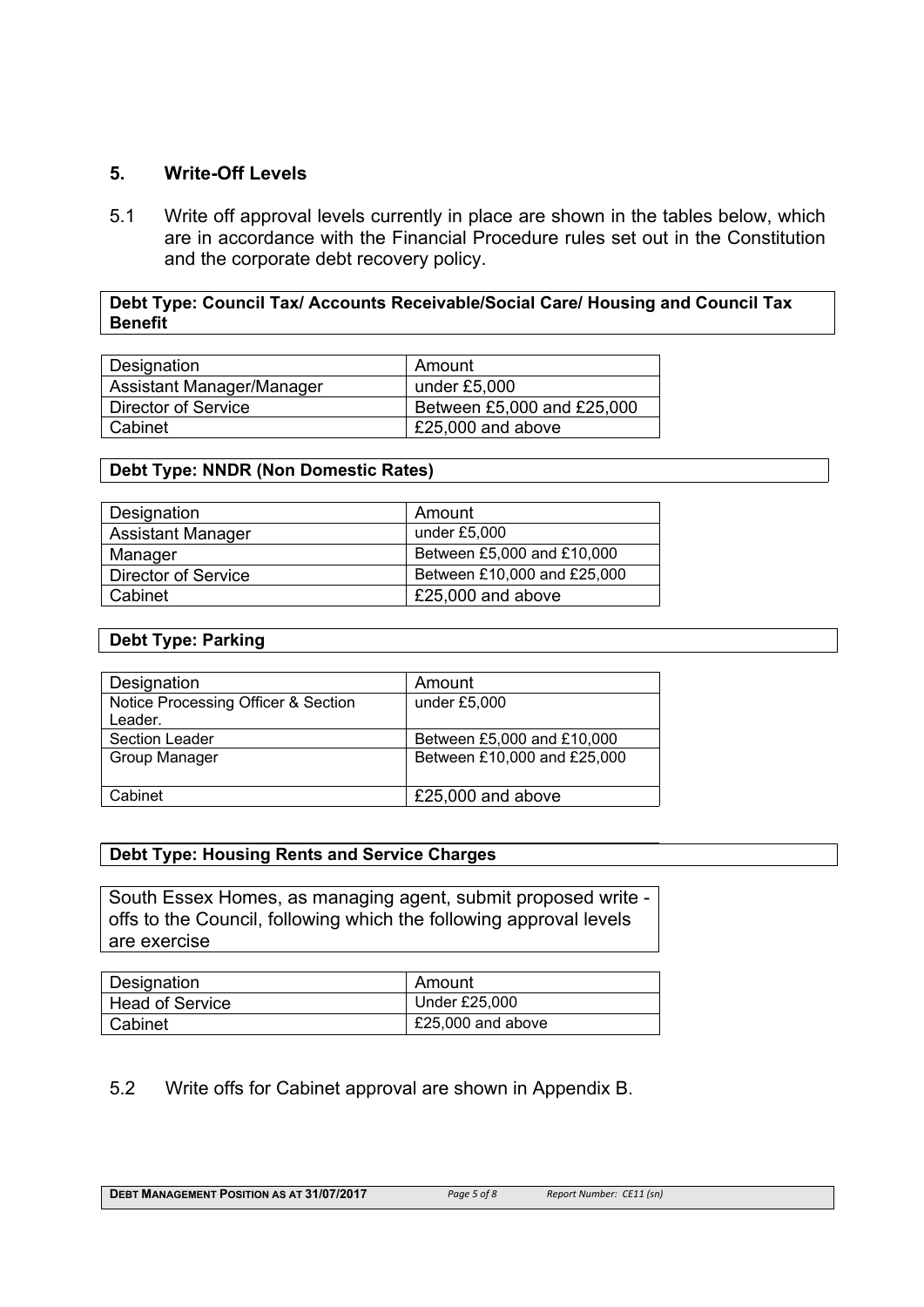## **6. Council Debt Position (as at 31/07/17)**

Appendices A and B show the current debt position within each service area, and the amount that has been written off so far in the current year.

For Council tax and Non Domestic rates there is a net collectable debt at the beginning of the year. Although this can change depending on changes to liability or property being removed or introduced to the lists, it is fairly consistent.

However other service areas may see greater fluctuations as new debts are created during the financial year.

#### **7. Other Options**

This is a report notifying members of the current position of the Council's debt and related write offs, and therefore there are no other options.

#### **8. Reasons for Recommendations**

All reasonable steps to recover the debt have been taken, and therefore where write off is recommended it is the only course of action available.

If the Council wishes to pursue debts for bankruptcy proceeding, it will follow the agreed and published recovery policy that covers this.

#### **9. Corporate Implications**

#### 9.1 Contribution to Council's Vision & Corporate Priorities

Efficient write off of bad and irrecoverable debts, where appropriate, is good financial practice and reduces the bad debt provision and financial impact in the Authority's accounts.

#### 9.2 Financial Implications

Debts that are written off will have been provided for within the Councils bad debt provision and as such there should be no specific financial implications. However it is possible that unforeseen and unplanned additional write offs occur, which lead to the value of debts written off in any year exceeding the bad debt provision.

Where this is likely to happen, this report will act as an early warning system and will enable additional control measures to be agreed and taken to either bring the situation back under control, or to make appropriate adjustments to the bad debt provision.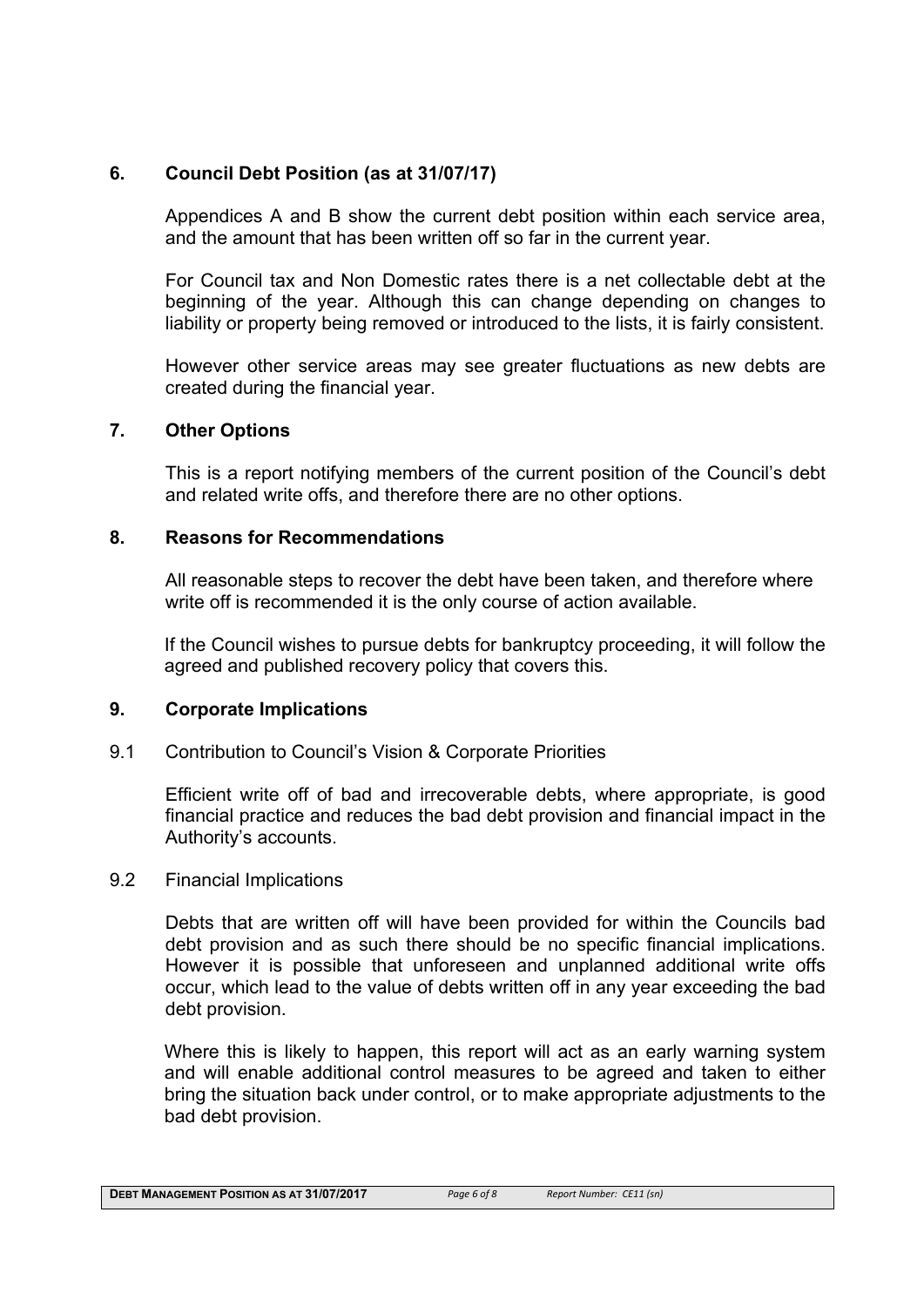Relevant service areas have to bear the cost of debts that are written off within their budget.

## 9.3 Legal Implications

If there are debts to be written off that exceed the level at which officers have delegated powers to deal with the matter, authorisation is required from the Cabinet.

9.4 People Implications

The people implications have been considered and there are none relevant to this report

9.5 Property Implications

The property implications have been considered and there are none relevant to this report

9.6 Consultation

Consultation is not required for write off of debt

9.7 Equalities and Diversity Implications

Each write-off is considered on an individual basis, there is no equalities and diversity implication to consider

9.8 Risk Assessment

There is a financial implication to the bad debt provision if write offs are not dealt with within the current financial year

9.9 Value for Money

It is a matter of good financial practice and good debt management to report value of debt and write off regularly.

9.10 Community Safety Implications

There are no Community Safety Implications

9.11 Environmental Impact

There is no environmental impact

## **10. Background Papers**

**DEBT MANAGEMENT POSITION AS AT 31/07/2017** *Page 7 of 8 Report Number: CE11 (sn)*